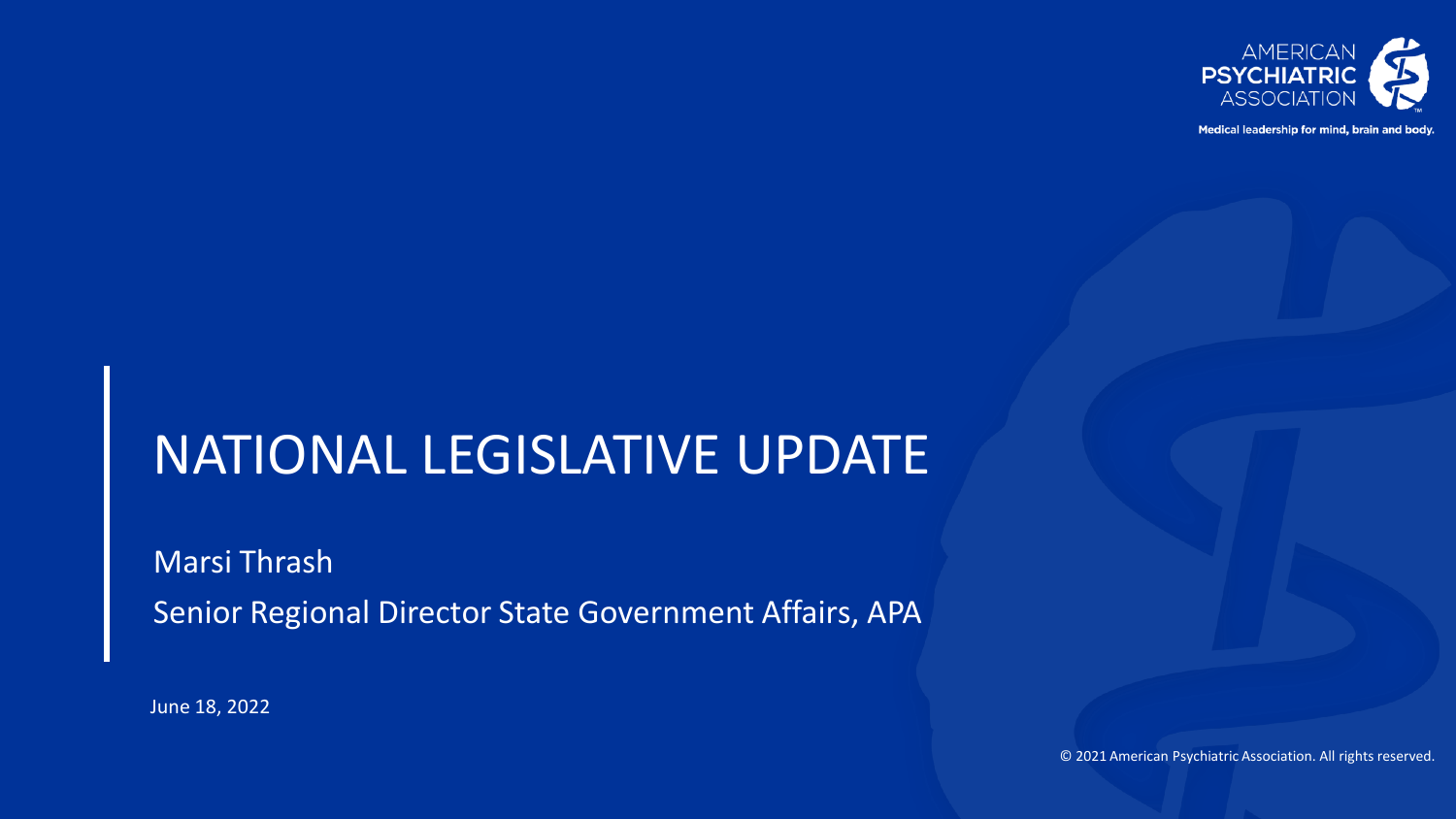



- Map of APA State Department of Government Affairs
- SAC 2022
- Legislative trends in the states
	- $RxP$
	- Scope
	- Telehealth
	- Collaborative Care Model
	- 988
	- Parity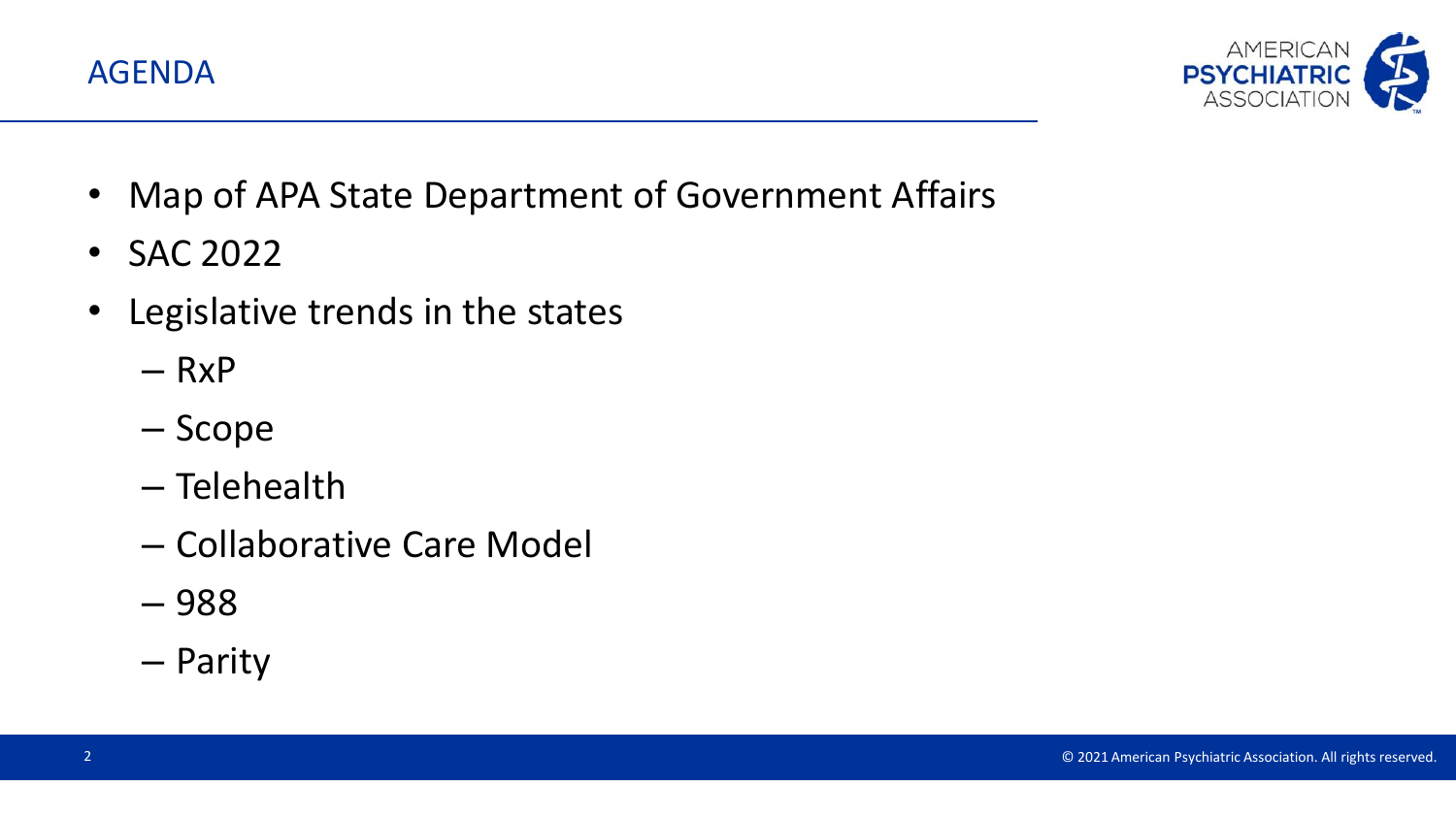

- In Person
- October 15-16
- Minneapolis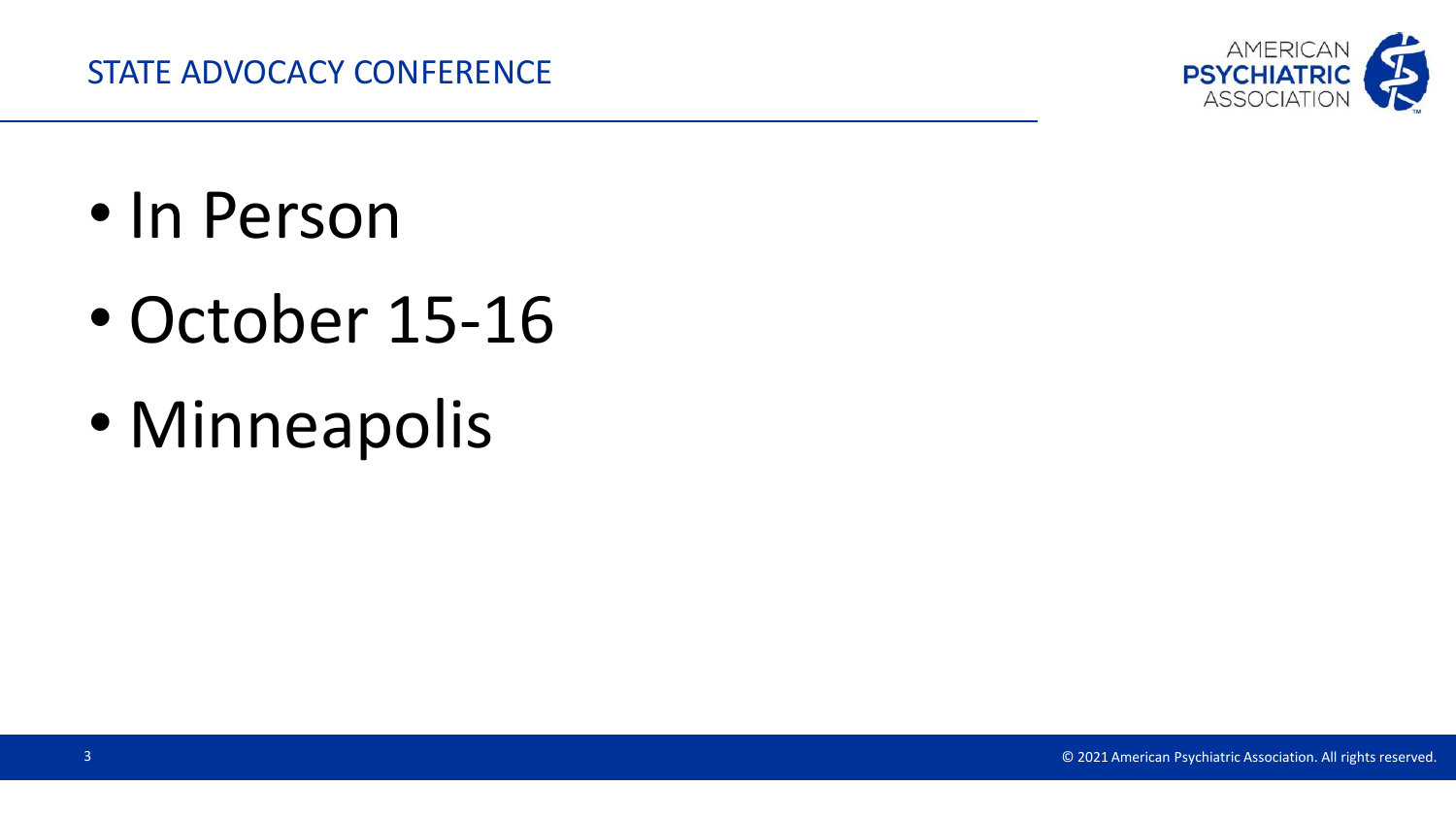### **APA STATE GOVERNMENT RELATIONS**





*Director, Legislative Development*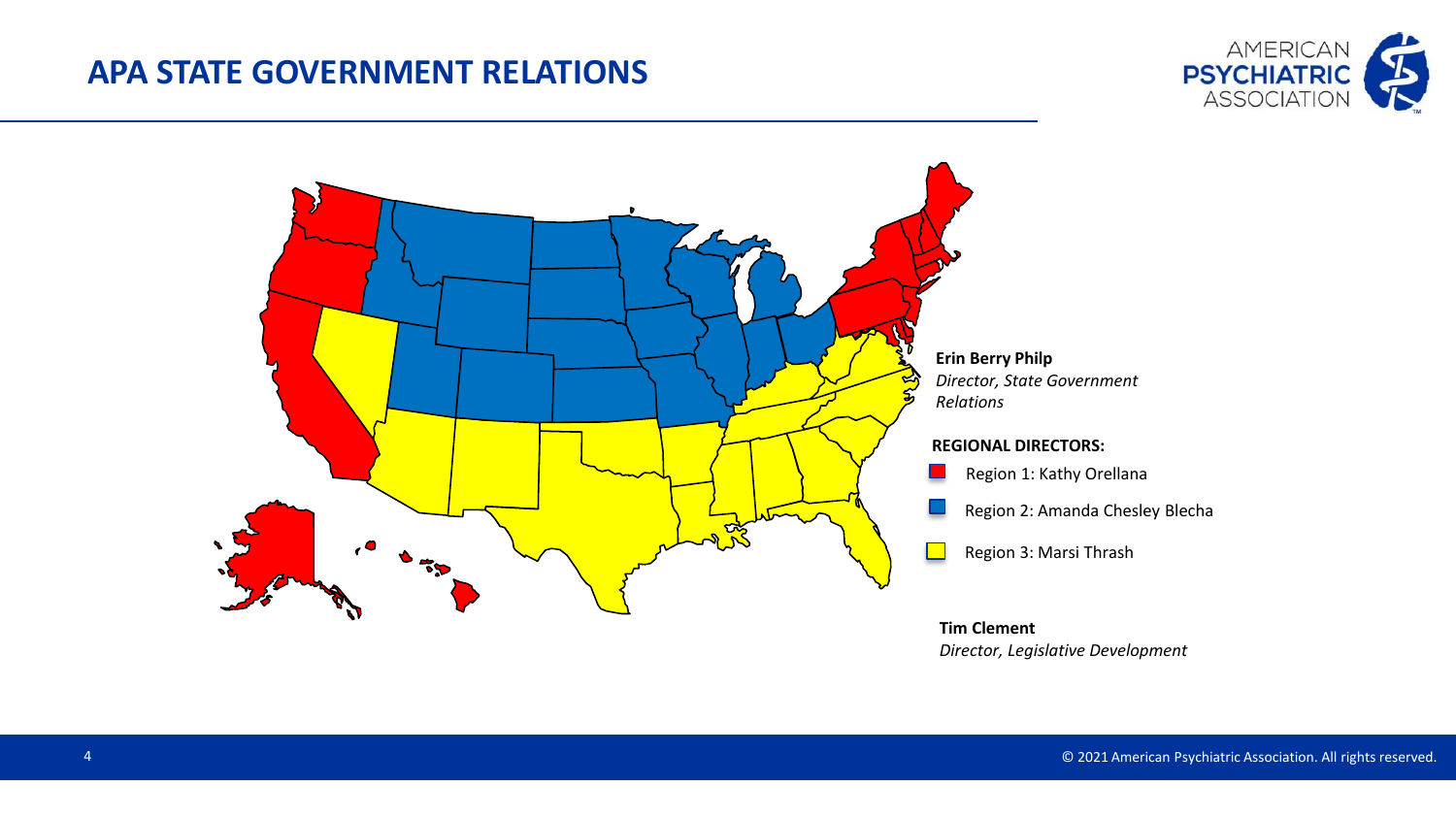## **STATE GOVERNMENT RELATIONS: WHAT WE DO**





- Alliance development and coalition participation
- Advocacy training
- · Grassroots advocacy, "Calls to Action"
- Legislative / regulatory analysis and updates
- · Advocacy-related strategic discussions
- APA position statements and resources
- 50-state reviews
- Draft or provide input on letters, talking points, testimony, or leave-behinds on mutual policy priorities
- Toolkits and advocacy tools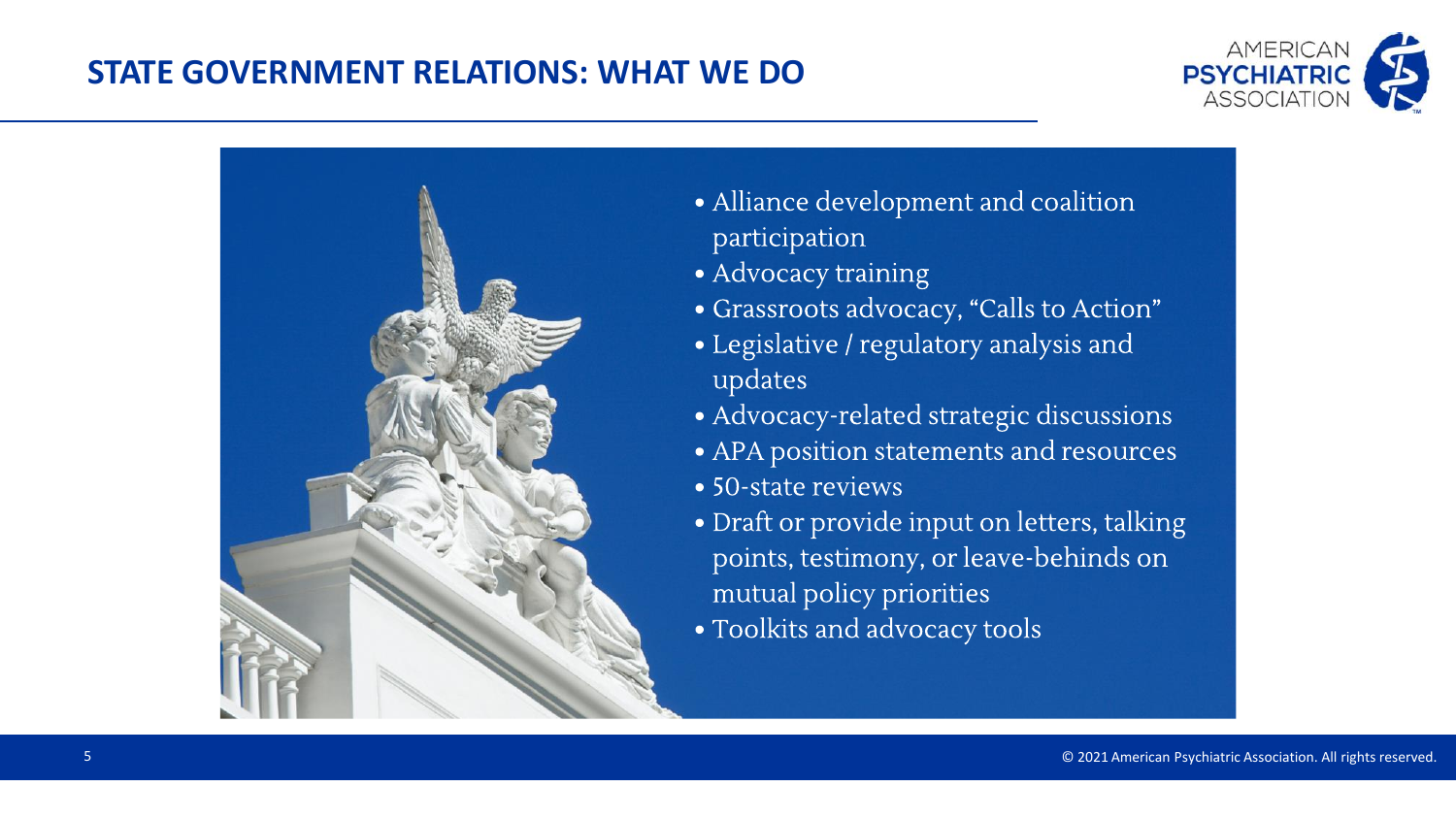



- Legislation passed in Louisiana, New Mexico, Illinois, Idaho, Iowa since 2004
- Defeated in 2022 in Florida, Hawaii, Washington
- Pending in New York, Illinois
- Where will we see bills in 2023?
	- Texas
	- Arizona
- New resources that include polling, social media, talking points and graphics
- <https://saferxprescribing.org/>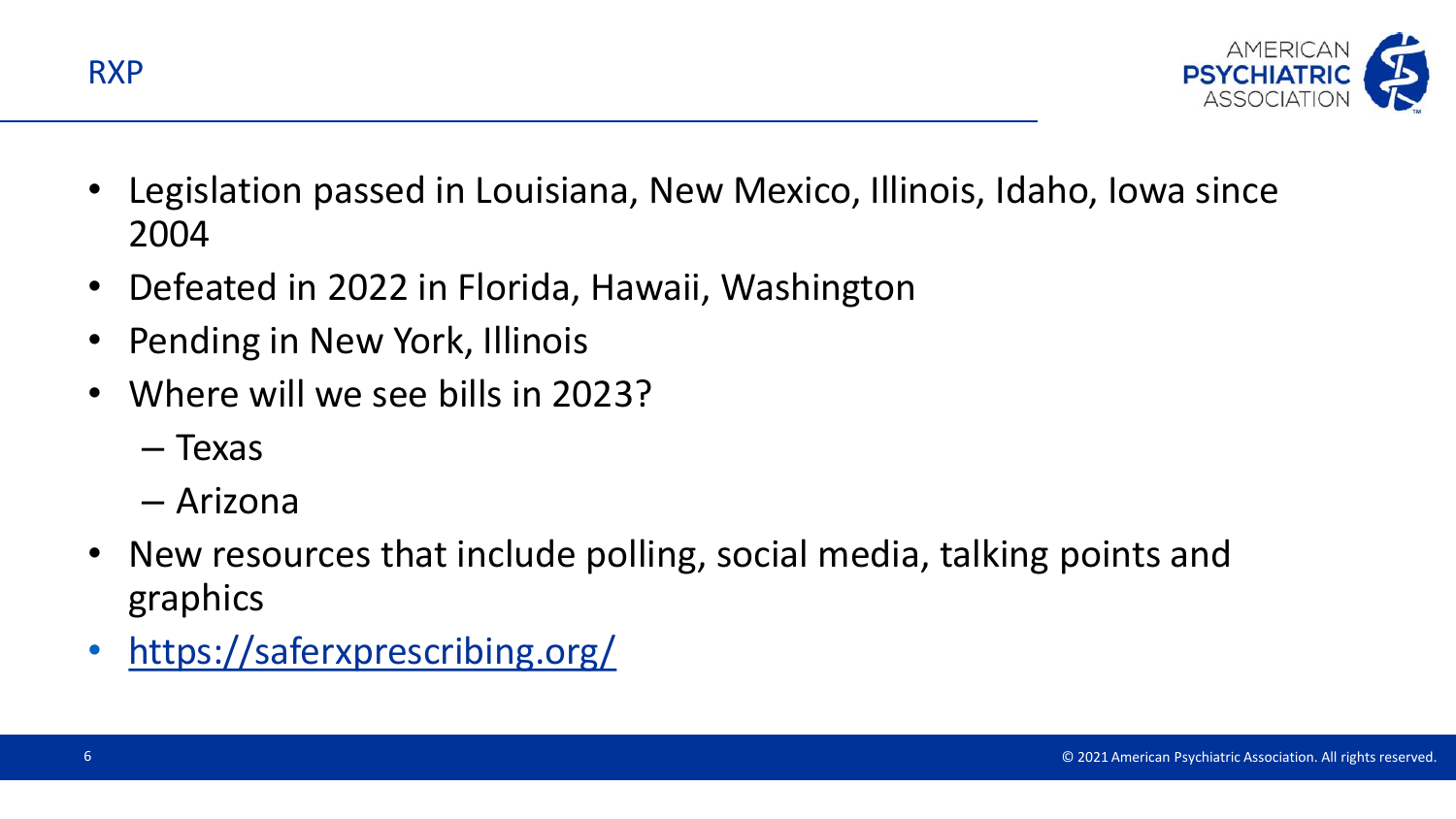#### 2022 STATE LEGISLATION ON SCOPE, COLLABORATIVE CARE, 988





APA State Government Relations also collaborates with DBs on numerous additional legislative topics, such as prior authorization, mental health parity, telehealth, medical necessity criteria, criminalization of medicine, coordinated specialty care, involuntary commitment, maintenance of certification, and many others.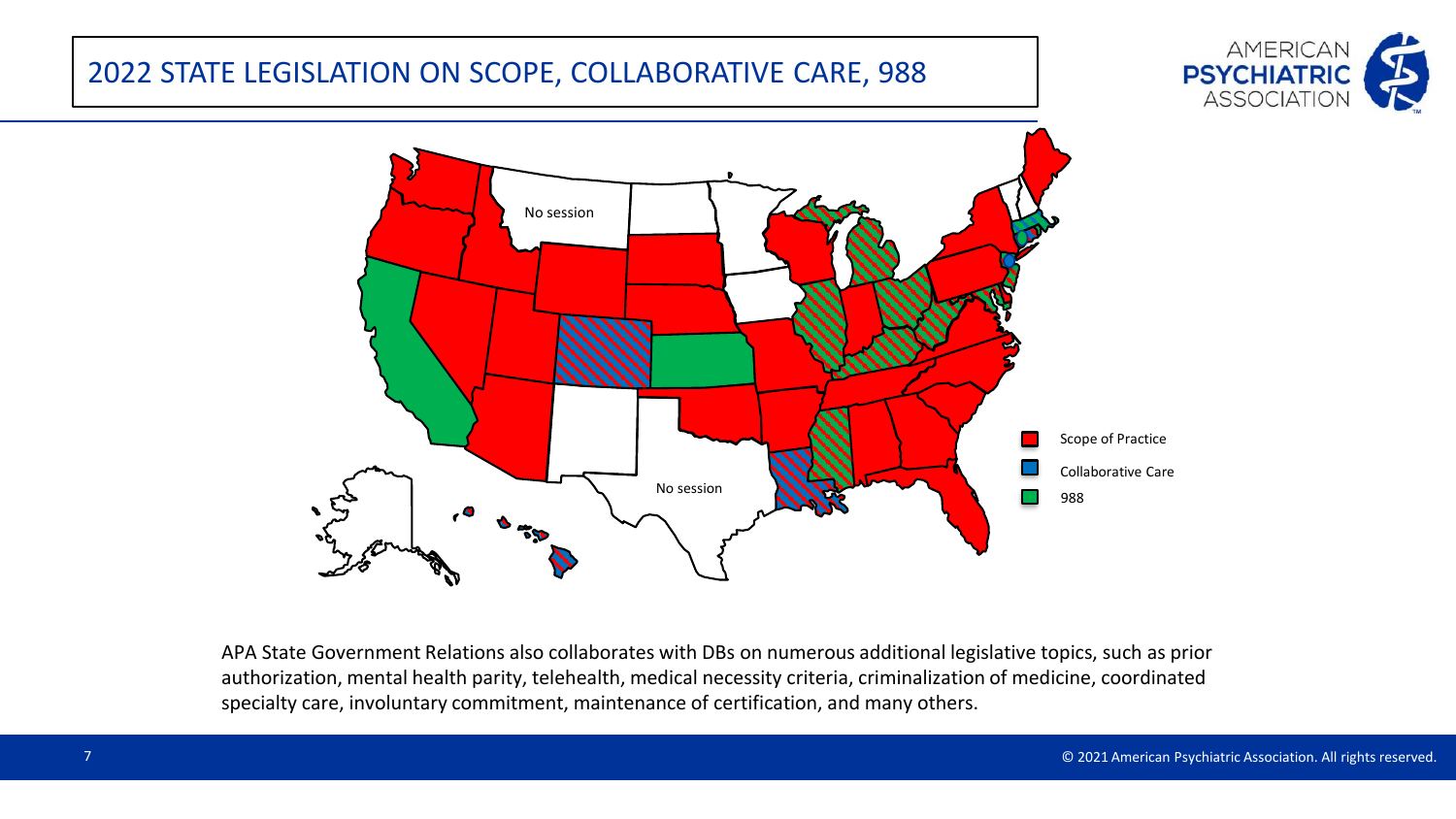

- Legislation passed in Illinois, Montana
- Passed unanimously in Louisiana –On the Governor's desk
- APA resources abound
- Many states pursuing in 2023
- Largely supported by industry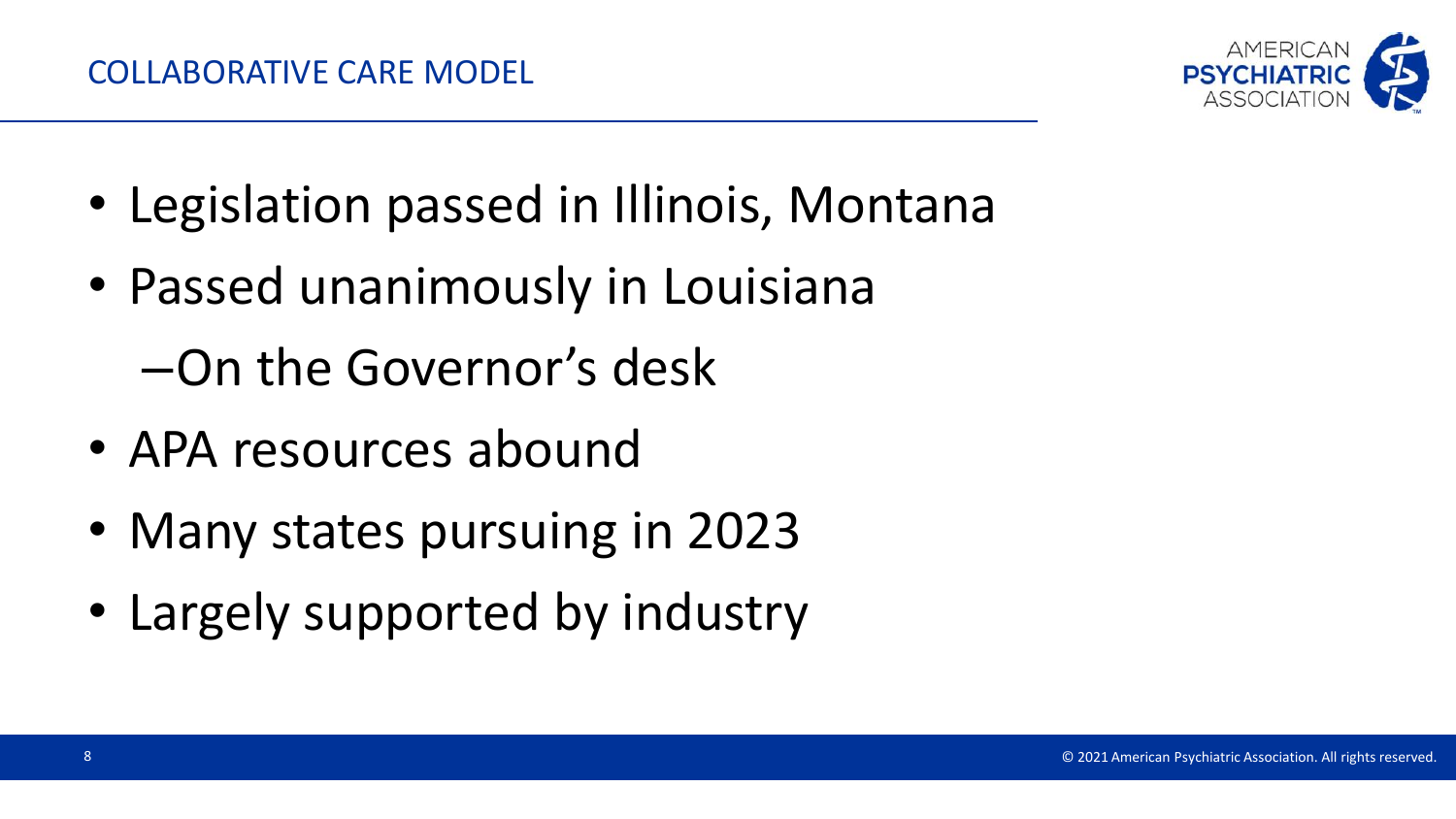# 988 IMPLEMENTATION IS COMING!



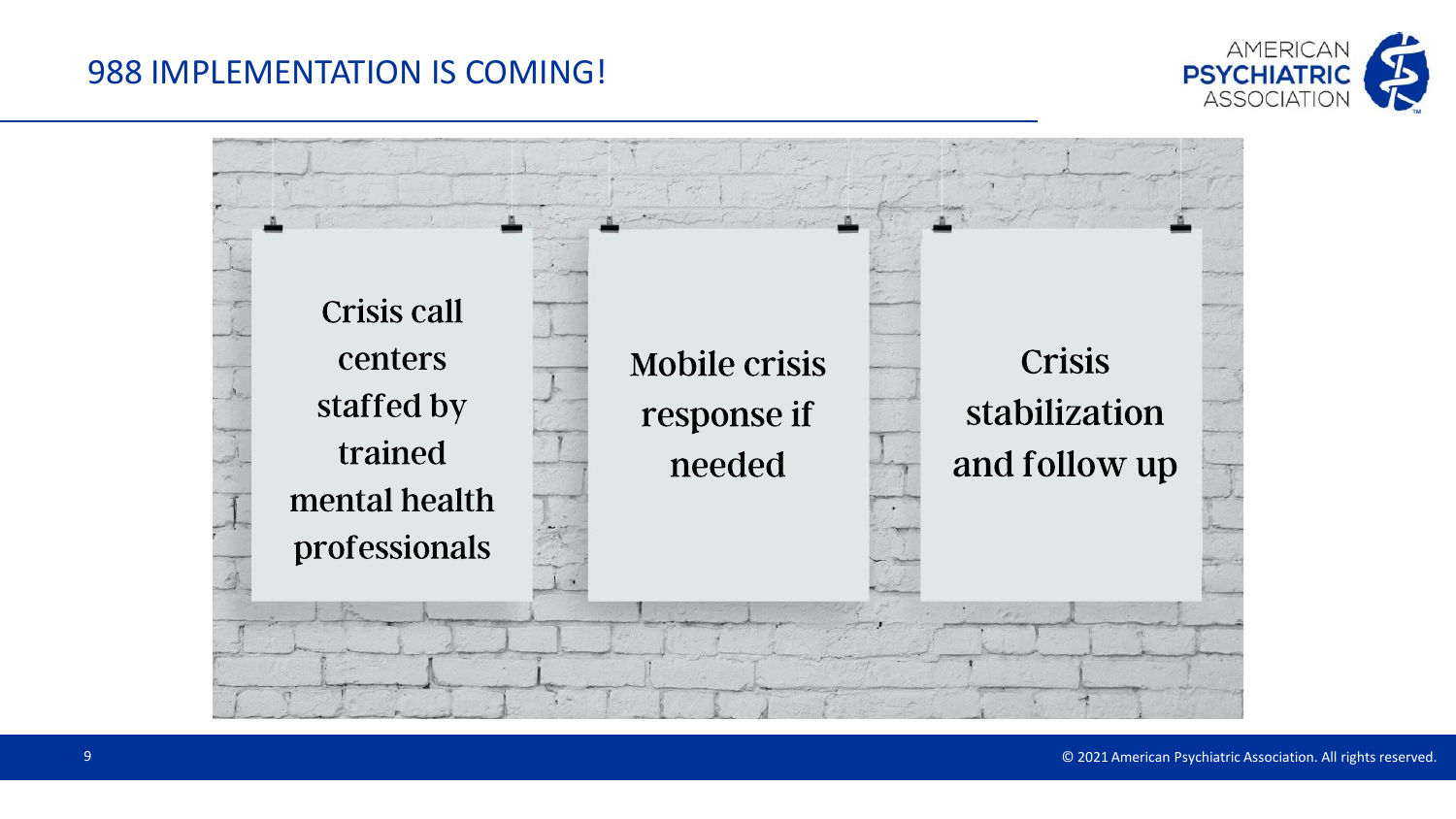PARITY



# **APA Model Parity Legislation**

Arizona, Colorado, Connecticut, Delaware, District of Columbia, Illinois, Indiana, Kentucky, Maryland, Montana, Nevada, New Jersey, Oklahoma, Oregon, Tennessee, and West Virginia.

Several other states have partial implementation of the model law or regulatory implementation of mental health parity.

Medical necessity criteria legislation based on *Wit v. UBH* became law in California, Illinois, and Oregon.